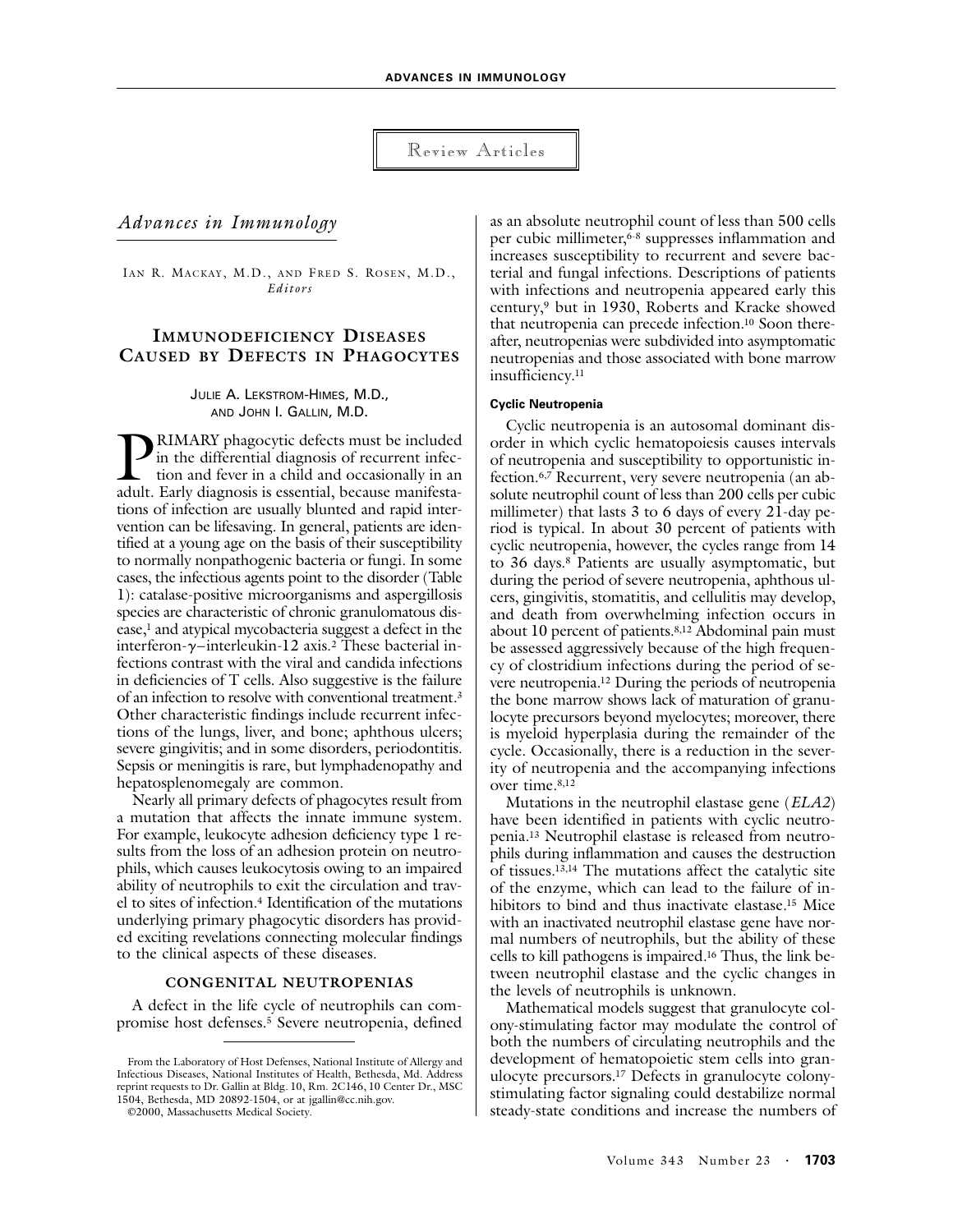| <b>DISEASE</b>                                     | <b>MOLECULAR OR GENETIC DEFECT</b>                                                                                                                                                             | <b>PATHOGENIC ORGANISMS AND SITES AFFECTED</b>                                                                                           | <b>CLINICAL PRESENTATION</b>                                                                                                                                                                                                                                                                                                                  |
|----------------------------------------------------|------------------------------------------------------------------------------------------------------------------------------------------------------------------------------------------------|------------------------------------------------------------------------------------------------------------------------------------------|-----------------------------------------------------------------------------------------------------------------------------------------------------------------------------------------------------------------------------------------------------------------------------------------------------------------------------------------------|
| Severe chronic neutropenia                         |                                                                                                                                                                                                |                                                                                                                                          |                                                                                                                                                                                                                                                                                                                                               |
| Cyclic neutropenia                                 | Mutation in <i>ELA2</i> , encoding<br>neutrophil elastase                                                                                                                                      | Episodic bacterial infections, including those<br>due to Clostridium perfringens; aphthous<br>ulcers; gingivitis; stomatitis; cellulitis | 21-Day oscillations in neutrophil, monocyte,<br>platelet, and lymphocyte counts                                                                                                                                                                                                                                                               |
| Severe congenital<br>neutropenia                   | Unknown                                                                                                                                                                                        | Staphylococcus aureus, Burkholderia aerugi-<br>nosa; cellulitis, perirectal abscess, stomati-<br>tis, meningitis                         | Developmental arrest of bone marrow mye-<br>loid cells at the promyelocyte stage; usually<br>responsive to treatment with granulocyte<br>colony-stimulating factor; increased risk<br>of acute myelogenous leukemia and the<br>myelodysplastic syndrome in some forms                                                                         |
| Shwachman-Diamond<br>syndrome                      | Unknown                                                                                                                                                                                        | Infections involving the lungs, bone, skin,<br>urinary tract                                                                             | Cyclic or intermittent neutropenia, pancy-<br>topenia; associated skeletal abnormalities;<br>pancreatic insufficiency; recurrent infections<br>of the sinuses, lungs, bones, skin, and urinary<br>tract; increased risk of aplasia, myelodyspla-<br>sia, and leukemia                                                                         |
| Leukocyte adhesion defi-<br>ciency                 |                                                                                                                                                                                                |                                                                                                                                          |                                                                                                                                                                                                                                                                                                                                               |
| Type 1                                             | CD18                                                                                                                                                                                           | Gram-negative enteric bacteria, S. aureus,<br>candida species, aspergillus species                                                       | Recurrent infections of skin, soft tissues, and<br>respiratory and gastrointestinal tracts; peri-<br>odontal disease; delayed separation of the<br>umbilical cord                                                                                                                                                                             |
| Type 2                                             | Carbohydrate fucosylation                                                                                                                                                                      | Gram-negative enteric bacteria, S. aureus,<br>candida species, aspergillus species                                                       | Recurrent infections of skin, soft tissues, and<br>respiratory and gastrointestinal tracts; peri-<br>odontal disease; delayed separation of the<br>umbilical cord; growth retardation; dys-<br>morphic features; neurologic deficits                                                                                                          |
| Rac <sub>2</sub> deficiency                        | Deficiency of Rac2                                                                                                                                                                             | Not reported                                                                                                                             | Recurrent perirectal abscesses, poor wound<br>healing, absence of pus at sites of infection,<br>leukocytosis, and neutrophilia                                                                                                                                                                                                                |
| Interferon- $\gamma$ and<br>interleukin-12 defects | Interferon- $\gamma$ -receptor ligand-<br>binding chain, interferon- $\gamma$ -<br>receptor signaling chain,<br>interleukin-12-receptor $\beta$ 1<br>chain, interleukin-12 p40 de-<br>ficiency | Bacille Calmette-Guérin, Mycobacterium<br>avium complex, M. fortuitum, M. chelo-<br>nae, M. smegmatis, salmonella species                | Infection with intracellular microorganisms<br>with severe mycobacterial disease; onset in<br>infancy, dissemination, and failure to form<br>granulomas seen with autosomal recessive<br>interferon- $\gamma$ -receptor defects; later-onset<br>osteomyelitis is associated with autosomal<br>dominant interferon- $\gamma$ -receptor defects |
| Chronic granulomatous<br>disease of childhood      | gp91 <sup>phox</sup> (in X-linked chronic<br>granulomatous disease)<br>$p47$ phox<br>p67phox<br>$p22^{pbox}$                                                                                   | Catalase-positive microorganisms: S. aureus,<br>B. cepacia, aspergillus species, nocardia<br>species, Serratia marcescens                | Abscess formation in the lungs, liver, brain,<br>and bone; soft-tissue infection; gastrointes-<br>tinal and urogenital obstruction from gran-<br>ulomas                                                                                                                                                                                       |
|                                                    | $17, q11-21, q22-24,$<br>$q21.3 - 23$                                                                                                                                                          | Myeloperoxidase deficiency Defects in MPO at chromosome Not usually associated with clinical disease                                     | Associated with disseminated candidiasis in<br>patients with diabetes mellitus                                                                                                                                                                                                                                                                |
|                                                    | cytoplasmic protein involved<br>in protein transport                                                                                                                                           | Chédiak–Higashi syndrome Mutation in LYST, encoding a S. aureus, beta-hemolytic streptococcus                                            | Partial ocular and cutaneous albinism, periph-<br>eral neuropathy, recurrent bacterial infec-<br>tions, easy bruising, mild mental retarda-<br>tion, severe periodontal disease                                                                                                                                                               |
| Neutrophil-specific<br>granule deficiency          | tion factor                                                                                                                                                                                    | $C/EBP\epsilon$ , encoding a transcrip- S. aureus, S. epidermidis, enteric bacteria                                                      | Recurrent infections of skin and lungs, poor<br>healing, bleeding diatheses                                                                                                                                                                                                                                                                   |

#### **TABLE 1.** IMMUNODEFICIENCY DISEASES CAUSED BY DEFECTS IN PHAGOCYTES.

circulating lymphocytes, reticulocytes, and platelets, as occurs in cyclic neutropenia.17

#### **Severe Congenital Neutropenia**

Severe congenital neutropenia is characterized by severe neutropenia (an absolute neutrophil count of less than 500 cells per cubic millimeter), recurrent bacterial infections, and failure of myeloid cells to mature from promyelocytes to myelocytes.<sup>6-8</sup> The disease begins during the first year of life, and its infectious complications include cellulitis, perirectal abscess,

peritonitis, stomatitis, and meningitis, commonly as a result of infections with *Staphylococcus aureus* and *Burkholderia aeruginosa.*8 The numbers of circulating monocytes and eosinophils are often increased.8 Despite having increased plasma levels of granulocyte colony-stimulating factor, nearly all patients have a response to pharmacologic doses of recombinant granulocyte colony-stimulating factor (filgrastim); neutrophil counts rise, infection rates fall, and mortality is reduced.18

Although severe congenital neutropenia was orig-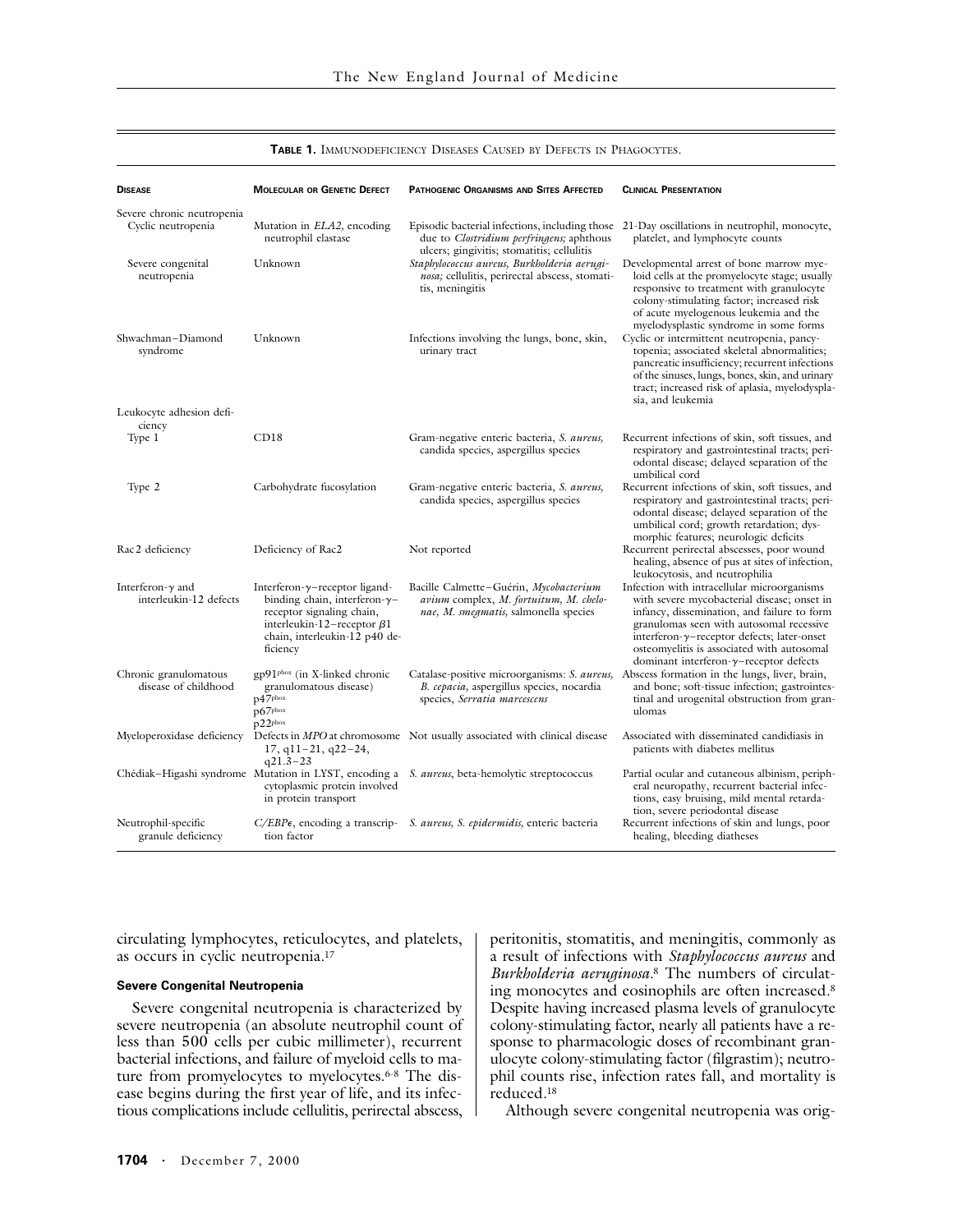inally described by Kostmann in 1956 as an autosomal recessive disease, the underlying mutation is unknown. Some patients have acquired mutations in myeloid lineages,<sup>19</sup> and these patients are at risk for the myelodysplastic syndrome and acute myelogenous leukemia.19 In about 10 percent of patients, a heterozygous mutation inhibits the signaling function of the receptor for granulocyte colony-stimulating factor.19

### **The Shwachman–Diamond Syndrome**

First described in 1964, the Shwachman–Diamond syndrome is a rare autosomal recessive disorder that is characterized by exocrine pancreatic insufficiency, skeletal abnormalities, bone marrow dysfunction, and recurrent infections.8 Neutropenia, either cyclic or intermittent, occurs in all patients, and 10 to 25 percent of patients also have pancytopenia.20 Recurrent infections begin during the first year of life and commonly involve the sinuses, lungs, bones, skin, and urinary tract.8 These patients have an increased risk of bone marrow aplasia, myelodysplasia, and leukemia.21 The average life expectancy is 35 years, but it is less in patients with pancytopenia or malignant transformation.<sup>22</sup>

#### **Treatment of Congenital Neutropenias**

In almost all patients with severe chronic neutropenia, treatment with filgrastim results in significantly fewer infections.6,7 Concern that filgrastim could fuel the development of acute myelogenous leukemia in these patients has not been borne out,<sup>6,7</sup> and the annual rate of malignant conversion has not increased with its use.<sup>6,7</sup> Malignant conversion is also not seen with prolonged use of filgrastim in patients with cyclic or idiopathic neutropenia.6,7

### **DEFECTS OF ADHESION**

In 1980 a patient was described who had an elevated neutrophil count, recurrent infections, and few neutrophils in inflammatory foci.23 The boy had a defect in neutrophil adherence, and his neutrophils lacked a 110-kd surface glycoprotein. Subsequently, it was recognized that the process of aggregation and attachment of neutrophils to endothelial surfaces was mediated by a group of molecules called integrins and selectins and that these molecules are essential for a normal inflammatory response.<sup>24</sup>

Several molecular defects of leukocyte adhesion cause recurrent life-threatening infections. Leukocyte adhesion deficiency type 1 is an autosomal recessive disorder resulting from a lack of  $\beta_2$  integrin adhesion molecules on neutrophils.<sup>25</sup> There are three  $\beta_2$ integrins, which have different  $\alpha$  chains but a common  $\beta$  chain, called CD18.<sup>26</sup> Defects in CD18 account for the loss of  $\beta_2$  integrin and the clinical findings in patients with the disorder.25

Neutrophils in patients with leukocyte adhesion deficiency type 1 are unable to aggregate (Fig. 1A and

1B).27 Also, they do not bind to intercellular adhesion molecules on endothelial cells, a step that is necessary for their egress from the vasculature and transport to sites of inflammation.28 As a result, even when there is no infection, the neutrophil count is about twice the normal level.<sup>28</sup>

Clinical features suggesting leukocyte adhesion deficiency type 1 include a history of delayed separation of the umbilical cord<sup>28</sup>; severe periodontitis, often resulting in early tooth decay (Fig. 1C)<sup>28</sup>; and recurrent infections of the oral and genital mucosa, skin, and intestinal and respiratory tracts.28 Infecting pathogens include gram-negative enteric bacteria, *S. aureus,* candida species, and aspergillus species.25,26,28,29 Infected foci contain few neutrophils and heal slowly, with enlarging borders and dysplastic scars.

Patients with leukocyte adhesion deficiency type 1 who have no detectable CD18 have the worst prognosis, and most die by the age of 10 years.4 Patients whose levels of CD18 are 1 to 10 percent of the normal levels may live 40 years or longer, and some may not receive a specific diagnosis until they are in their late teens.<sup>4</sup>

The second type of leukocyte adhesion deficiency is a defect of carbohydrate fucosylation and is associated with growth retardation, dysmorphic features, and neurologic deficits.<sup>30-32</sup> The loss of  $\alpha$ 1,2-,  $\alpha$ 1,3and  $\alpha$ 1,6-linked fucose groups in a variety of carbohydrates suggests that patients with leukocyte adhesion deficiency type 2 have a general defect in the generation or transport of guanosine diphosphate–  $L$ -fucose.<sup>33</sup> These patients lack sialyl-Lewis<sup>x</sup>, a ligand for the selectin family, and in these patients, there is no fucosylation of other glycoconjugates that are required for interactions with P-selectins and E-selectins on endothelial cells.32 The genetic defect has not been determined, however. Treatment with oral fucose has reduced the frequency of infections and fevers.34

Deficiency of ras-related C3 botulinum toxin substrate (Rac2), the predominant GTPase in neutrophils, was reported in a five-week-old boy with typical signs of leukocyte adhesion deficiency.<sup>35</sup> The baby's neutrophils exhibited abnormal chemotaxis and secretion of primary granules and defective generation of superoxide in response to formyl peptides.35 The respiratory burst in response to phorbol myristate acetate was normal, affirming the presence of functional NADPH oxidase. Rac2 is integral to the function of the actin cytoskeleton. Rac2 deficiency results in the inability of neutrophils to move normally in response to bacterial peptides.35

## **DEFECTS OF SIGNALING**

For nearly 100 years, an attenuated strain of *Mycobacterium tuberculosis,* bacille Calmette–Guérin (BCG), has been used to immunize newborns in many European countries. About 30 years ago several cases of fatal BCG infection were reported.36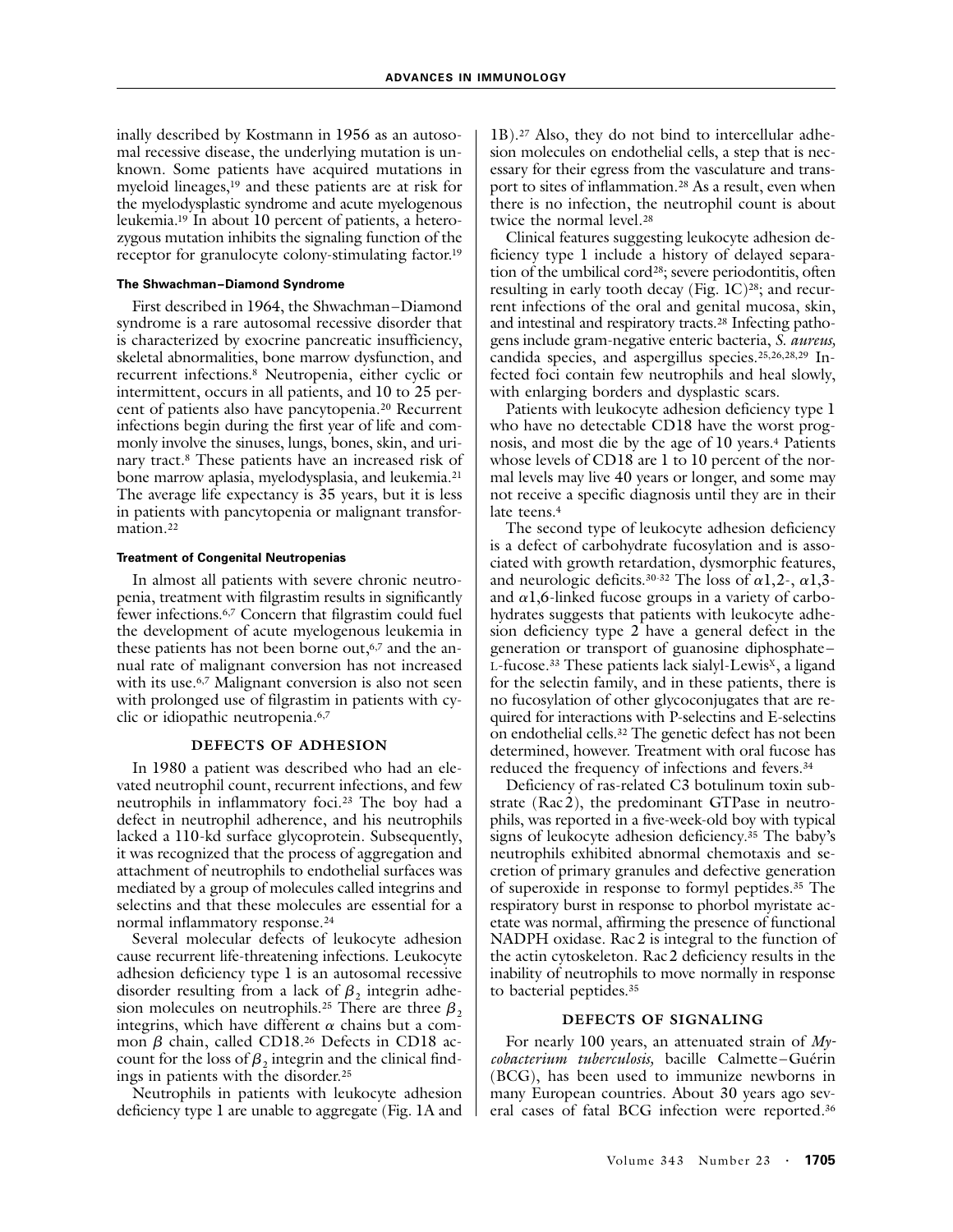

**Figure 1.** Features of Leukocyte Adhesion Deficiency Type 1. In Panel A, normal neutrophils aggregate readily in response to phorbol myristate acetate (100 ng per milliliter) ( $\times$ 500), whereas in Panel B, neutrophils from a patient with leukocyte adhesion deficiency type 1 fail to aggregate  $(\times 500)$ . Patients with leukocyte adhesion deficiency type 1 have periodontitis (arrows in Panel C) with early tooth loss as part of a constellation of recurrent infections involving the gastrointestinal, urogenital, and respiratory tracts. Panels A and B reprinted from Rotrosen and Gallin<sup>27</sup> with the permission of the publisher.

Half the affected infants had a profound deficiency of T cells as a result of severe combined immunodeficiency, but the rest had no obvious immunologic defect. Their problem was clarified by the study of several related children from a small, isolated fishing village on the island of Malta<sup>37</sup> who had fatal infections with atypical mycobacteria that were not considered to be pathogenic. The susceptibility gene in this kindred was mapped to chromosome 6 at the precise site where the receptor for interferon- $\gamma$  is encoded.<sup>37</sup>

The interferon-*g*–interleukin-12 axis is critical for defenses against intracellular microbes such as mycobacteria, salmonella, and listeria (Fig. 2). Defects in the ligand-binding chain of the interferon-*g* receptor, the signaling chain of the interferon- $\gamma$  receptor, the interleukin-12 receptor, or interleukin-12 itself increase susceptibility to mycobacterial infection.2 Variations in the clinical manifestations and severity of disease and the presence or absence of a response to treatment with interferon gamma reflect the extent of the disruption of the interferon-*g*–interleukin-12 axis.2

The presence of a pathogen triggers the production of interleukin-12 by dendritic cells and macrophages, which in turn induces the secretion of interferon- $\gamma$  by T cells and natural killer cells (Fig. 2).<sup>38</sup> Interferon-*g* activates macrophages and neutrophils, causing them to produce tumor necrosis factor  $\alpha$  and activate NADPH oxidase, which promotes killing of the pathogen by increasing the production of hydrogen peroxide.38 Interleukin-12 is also part of a feedback control mechanism. It induces T cells to produce interleukin-10, which suppresses the proliferation of T cells and the production of interleukin-12 and interferon-*g*.39,40

The interferon-*g* receptor consists of a ligand-binding chain and a signaling chain (also called the R1 and R2 chains, respectively).2 Binding of interferon-*g* to the ligand-binding chain of the receptor causes it to link up with another such chain and leads to the aggregation of two interferon-*g*–receptor signaling chains.2 Mutations have been identified in the genes for both chains of this receptor, with both autosomal recessive and autosomal dominant inheritance. Children with a mutation that causes complete loss of the ligand-binding chain have severe disease that begins in early infancy. The main features are disseminated atypical mycobacterial disease or fatal BCG infection after vaccination,2,37,41 an inability to form granulomas (Fig. 2), and the absence of a response to high doses of interferon gamma. A mutation resulting in the partial loss of the ligand-binding chain of the interferon- $\gamma$  receptor causes less severe disease, in which the capacity to form granulomas and responsiveness to high doses of interferon gamma are not lost.42

Children with a different mutation of the interferon-*g*–receptor ligand-binding chain have milder disease; nontuberculous mycobacterial infections devel-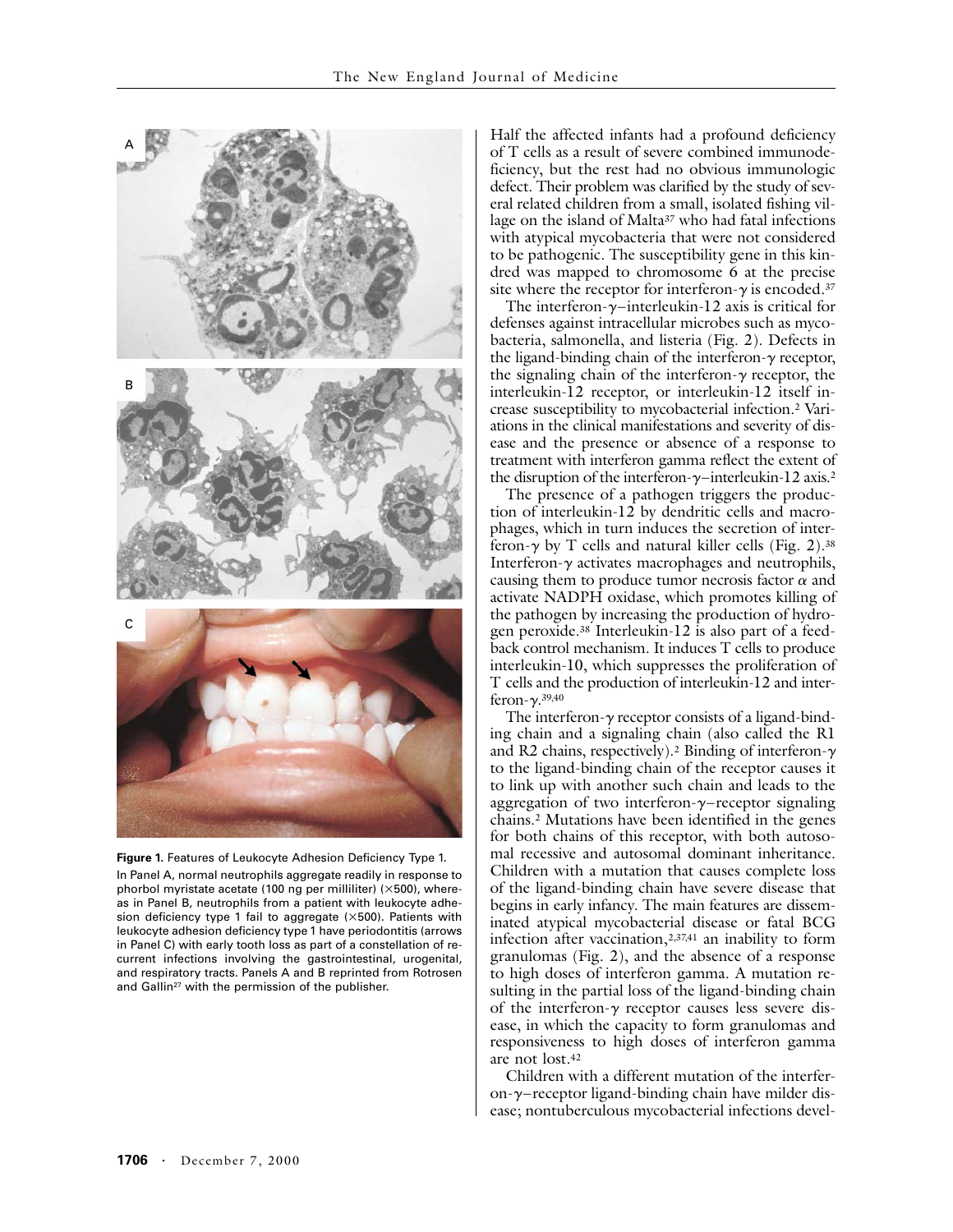

**Figure 2.** Interferon-*g*–Interleukin-12 Signal-Transduction Cascade.

Interleukin-12, which is produced by macrophages and dendritic cells in response to the presence of a pathogen, binds to its receptors on T cells and natural killer cells, inducing the release of interferon-*g* (IFN-*g*). Monocytes and macrophages bind interferon-*g*, resulting in the cross-linking of the interferon- $\gamma$  receptor; activation of the cells, with the production of hydrogen peroxide (H<sub>2</sub>O<sub>2</sub>); and the synthesis and release of tumor necrosis factor *a* and interleukin-12 (dimer of subunits p35 and p40). Mutations resulting in increased susceptibility to nontuberculous mycobacteria have been identified in the genes for both ligand-binding chain and the signaling chain of the interferon- $\gamma$  receptor, the  $\beta$ 1 chain and the  $\beta$ 2 chain of the interleukin-12 receptor (the  $\beta$ 2 chain is the signal transducer), and the p40 subunit of interleukin-12. Panel A shows a resolving mycobacterial infection with normal granuloma formation in a lung-biopsy specimen from a patient with no known mutation in the interferon-*g*–interleukin-12 axis (hematoxylin and eosin, ¬20). Panel B shows a lung-biopsy specimen from a patient with an autosomal recessive mutation of the interferon-*g*–receptor ligand-binding chain who was infected with nontuberculous mycobacteria (acid-fast Fite's stain, ×600). There are numerous mycobacteria (red) within macrophages (blue). Panel C shows a contiguous section of lung from the same patient in which there is no granuloma formation (hematoxylin and eosin,  $\times$ 200).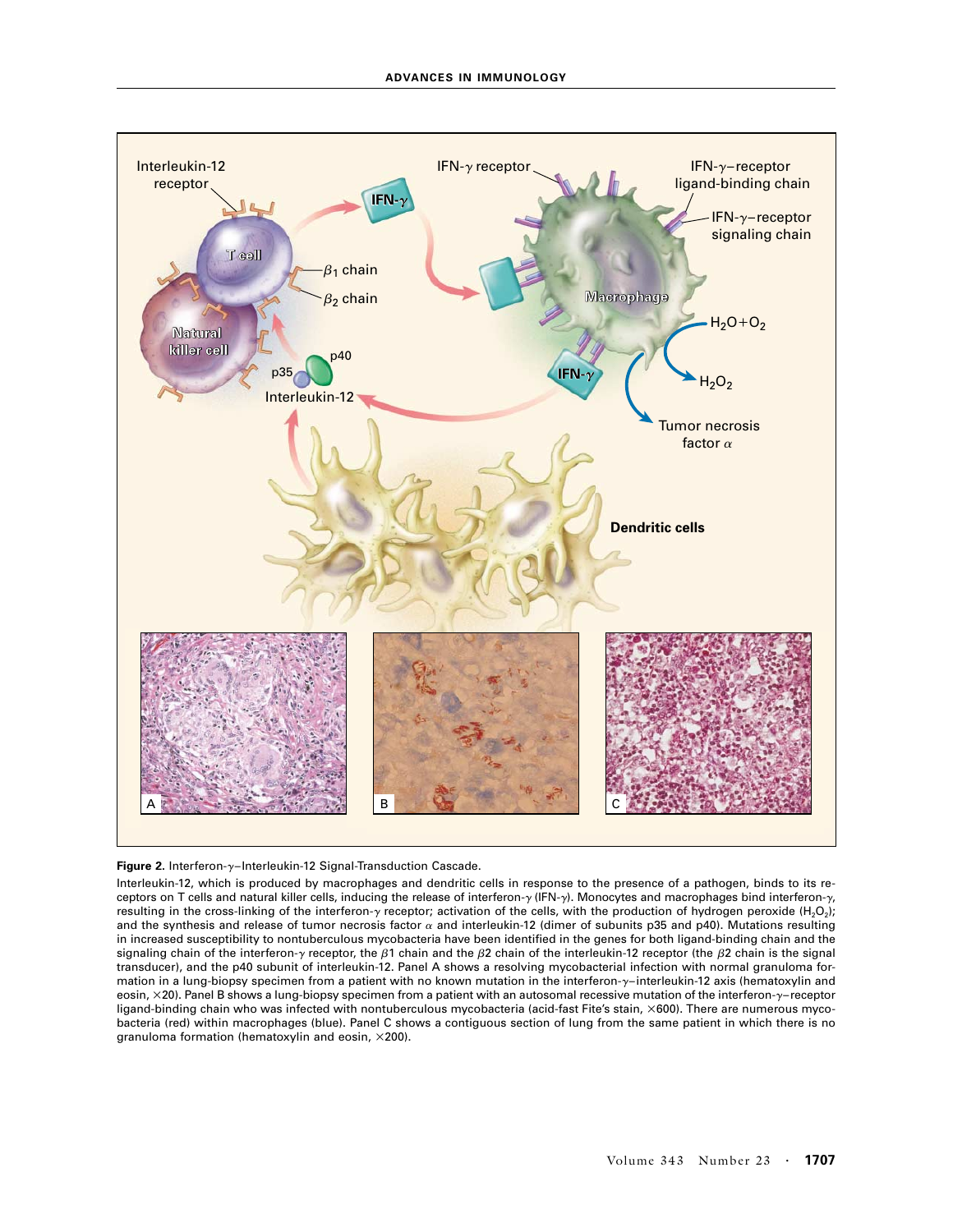op in early childhood rather than infancy, and they respond to treatment with interferon gamma.<sup>2,43</sup> Interestingly, in one report 13 of 16 patients with this mutation had nontuberculous mycobacterial osteomyelitis.32

A mutation in the gene for the receptor-signaling chain of interferon- $\gamma$  that eliminates signaling also increases susceptibility to nontuberculous mycobacterial disease. The clinical presentation resembles that associated with the complete loss of the interferon*g*–receptor ligand-binding chain.44

Diminished production of interferon-*g* as a result of abnormal regulation of interleukin-12 also increases susceptibility to disseminated nontuberculous mycobacterial or BCG infection.2 The interleukin-12 receptor has two chains,  $\beta$ 1 and  $\beta$ 2. Both are required for high-affinity binding of interleukin-12; however, signal transduction is mediated by the  $\beta$ 2 chain.<sup>45</sup> The clinical effect of a mutation in the gene encoding the  $\beta$ 1 chain, which is associated with an increased susceptibility to nontuberculous mycobacterial disease and salmonella infections,2,46,47 resembles that of a defect in the gene for the interferon-*g*–receptor ligand-binding chain, and patients with this mutation have a response to interferon gamma therapy.<sup>2</sup>

Interleukin-12 also has two chains, a 35-kd and a 40-kd chain. A mutation in the gene for the 40-kd chain increases susceptibility to mycobacterial disease.48 Patients with a mutation in the gene for this chain or the  $\beta$ 1 chain of the interleukin-12 receptor can form mature granulomas, suggesting that they can produce interferon- $\gamma$  in the absence of interleukin-12. As expected, patients with these mutations have a response to treatment with interferon gamma.<sup>2</sup>

#### **DEFECTS OF INTRACELLULAR KILLING**

The responses of phagocytes to pathogens include phagocytosis, proteolytic destruction within granules, and damage induced by hydroxyl radical, superoxide, and hydrogen peroxide generated by NADPH oxidase. Patients with defects in intracellular killing of microbes have increased susceptibilities to specific pathogenic bacteria and fungi that result in atypical and often muted inflammatory responses.

In 1954, Janeway and colleagues described children with elevated serum gamma globulin levels and recurrent infections,<sup>49</sup> some of whom were later shown to have chronic granulomatous disease. In 1957, four boys with hypergammaglobulinemia, recurrent infections of the lungs, lymph nodes, and skin, and granulomatous lesions were described.50 An evaluation of phagocytic function by the available methods did not reveal any defects, and the disorder was named "fatal granulomatous disease of childhood." In 1967, a specific defect in the intracellular killing of bacteria was identified<sup>51</sup> and traced to the oxidative metabolism of phagocytes.52

The discovery of the protein components of the

NADPH oxidase apparatus was the direct consequence of studies of neutrophils from patients with chronic granulomatous disease. These neutrophils were found to have defects in the generation of hydrogen peroxide and in NADPH oxidase function.53-57 It became evident that chronic granulomatous disease is a heterogeneous disorder caused by defects in any one of the four subunits of NADPH oxidase, 58-68 the enzyme that initiates the process of forming hydrogen peroxide (Fig. 3).69

The most common form of chronic granulomatous disease (present in approximately 70 percent of patients) is X-linked and is due to a mutation in the gene for the phagocyte oxidase cytochrome glycoprotein of 91 kd (*gp91phox*).<sup>70</sup> The second most common form is autosomal recessive and is due to a mutation in the gene for a cytosolic component of 47 kd (*p47phox*).70

Chronic granulomatous disease is characterized by recurrent infections with catalase-positive microorganisms, which destroy their own hydrogen peroxide, including *S. aureus, Burkholderia cepacia,* aspergillus species, nocardia species, and *Serratia marcescens.*<sup>1</sup> Infections with catalase-negative organisms, such as *Streptococcus pneumoniae,* are rare. The clinical manifestations include recurrent or persistent infections of the soft tissues, lungs, and other organs, despite aggressive antibiotic therapy (Fig. 4).1,38,70 The appearance of fever and clinical signs of infection may be delayed, requiring routine follow-up every four to six months. Magnetic resonance imaging of the chest in asymptomatic children often reveals early pneumonia. Severe, resistant facial acne and painful inflammation of the nares are common (Fig. 4A). Severe gingivitis (Fig. 4C) and aphthous ulcers are seen, but not periodontal disease (Fig. 1C), as is found in patients with leukocyte adhesion deficiency type 1. In addition, there is excessive formation of granulomas in all tissues. These granulomas, which can obstruct the genitourinary and gastrointestinal tracts,<sup>71,72</sup> are exquisitely responsive to short courses of corticosteroids (Fig. 4D).72 Chronic granulomatous disease can easily be diagnosed by a nitroblue tetrazolium test (Fig.  $5$ )<sup>56</sup> or by flow cytometry with dihydrorhodamine dye.73

Mycobacterial disease is uncommon in patients with chronic granulomatous disease,<sup>74</sup> but draining skin lesions and lymphadenopathy can occur at the site of BCG inoculation. Focal or miliary pulmonary disease may arise as a result of infection with nontuberculous mycobacteria, and it may be followed by pulmonary fibrosis.75 Intracellular killing of mycobacteria is impaired in macrophages from patients with chronic granulomatous disease, demonstrating the essential role of NADPH oxidase in host defense against mycobacteria.76

Children with X-linked chronic granulomatous disease are more severely affected than children with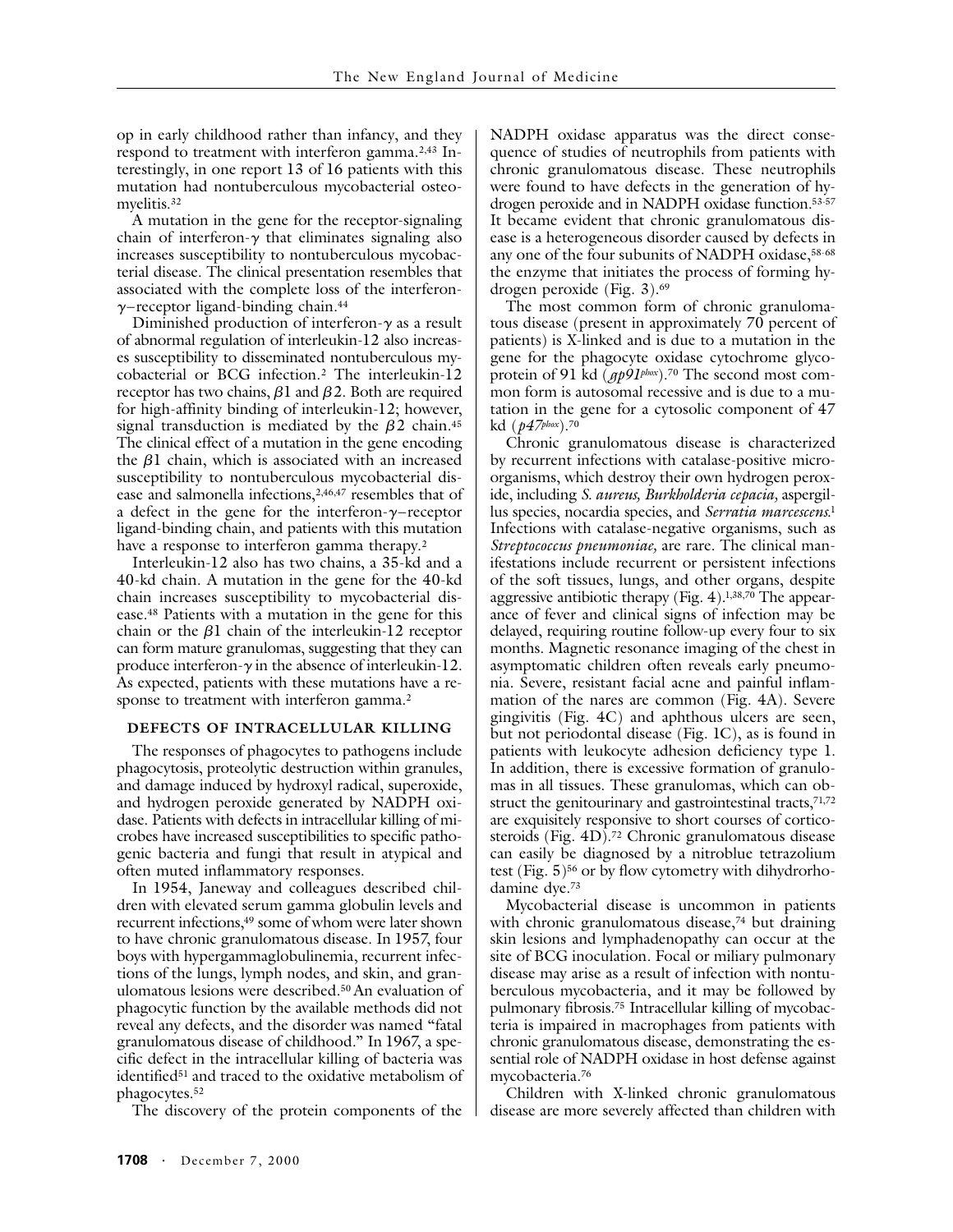

**Figure 3.** Relation among the Components of NADPH Oxidase That Are Affected in Patients with Chronic Granulomatous Disease. The membrane-bound phagocyte oxidase components, the 91-kd glycoprotein (gp91phox) and the 22-kd protein (p22phox), interact with the cytoplasmic components, the 47-kd protein (p47phox) and the 67-kd protein (p67phox). Glucose-6-phosphate dehydrogenase (G6PD) converts glucose-6-phosphate to 6-phosphogluconolactone, generating NADPH and a hydrogen ion from NADP+. NADPH oxidase catalyzes the monovalent reduction of O<sub>2</sub> to superoxide anion (O $_2^7$ ), with the subsequent conversion to hydrogen peroxide (H2O2) by superoxide dismutase. Neutrophil-derived myeloperoxidase (MPO) converts hydrogen peroxide to hypochlorous acid (HOCI- [bleach]), which is then converted to chlorine  $(CI_2)$ . The genes for the components of NADPH oxidase, their chromosomal locations, and the frequency of mutations as a cause of chronic granulomatous disease are indicated in the box.

autosomal mutations.70 In the X-linked form, the onset is earlier, obstructive granulomas and infections are more frequent, and the mortality rate is higher. The reason for these differences is unknown. Interestingly, female carriers of X-linked chronic granulomatous disease, who have pronounced lyonization (inactivation) of the X chromosome, have levels of NADPH oxidase activity that are only 10 percent of normal levels, and this feature protects them from infections with catalase-positive organisms and the infectious sequelae of chronic granulomatous disease<sup>77,78</sup>; occasional patients with extreme lyonization who have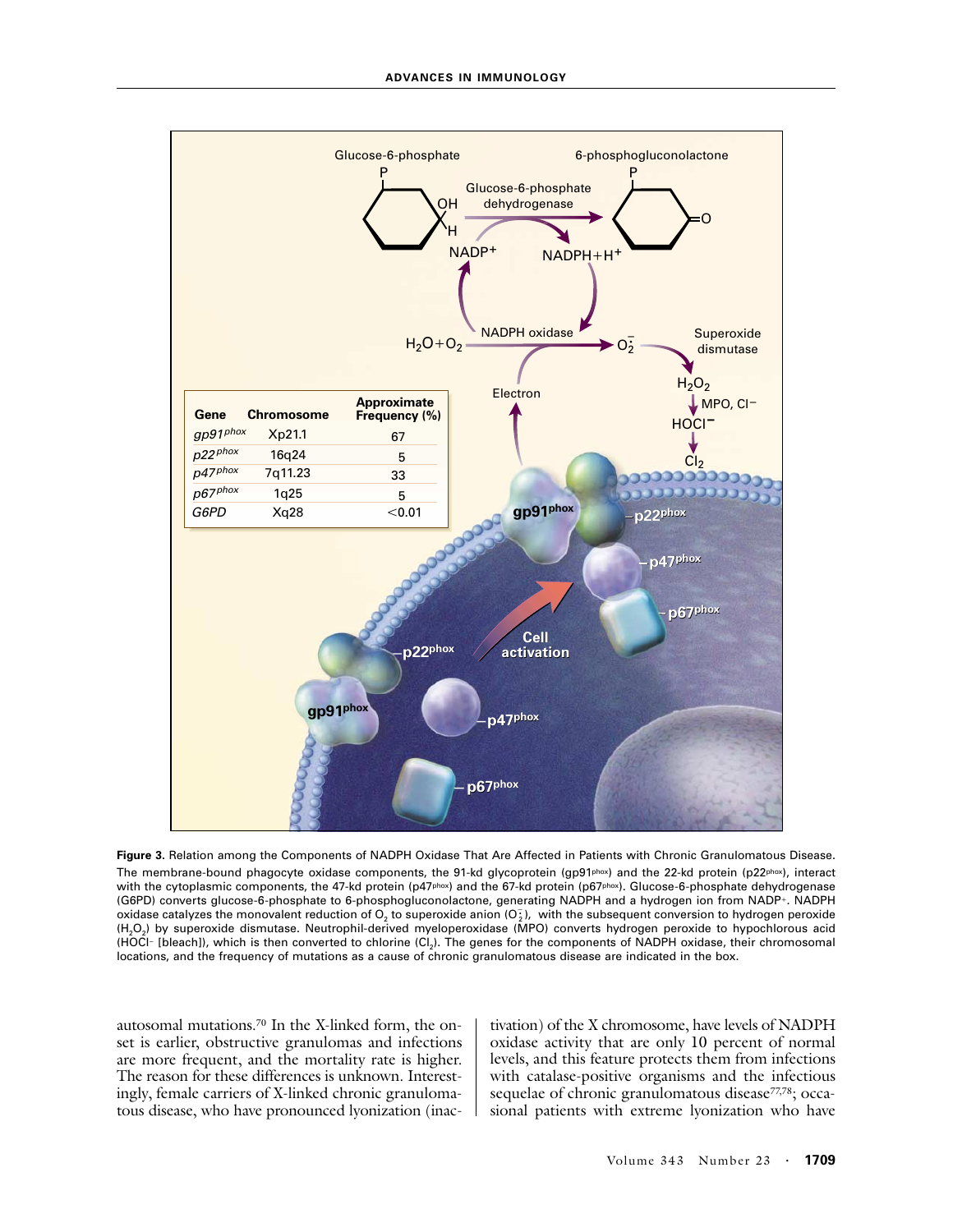

**Figure 4.** Clinical Features of Chronic Granulomatous Disease. Panel A shows painful inflammation of the nares. Panel B shows a large granuloma in the neck (arrow). Panel C shows severe gingivitis (arrow). On the left-hand side of Panel D, a barium swallow shows an esophageal stricture (arrow) caused by a granuloma. The granuloma resolved after treatment with intravenous methylprednisolone at a dose of 1 mg per kilogram of body weight every 12 hours for two weeks (right-hand side of Panel D). Panel D reprinted from Chin et al.<sup>72</sup> with the permission of the publisher.

fewer than 5 percent normal cells have clinically evident chronic granulomatous disease.79

In patients with chronic granulomatous disease, prophylactic treatment with trimethoprim–sulfamethoxazole (one single-strength tablet per day) reduces the frequency of life-threatening bacterial infections

from about once a year to once every four years without increasing the frequency of fungal infections.80 Other treatments have also reduced infection rates. Treatment with interferon gamma reduces the incidence of opportunistic bacterial and fungal infections in patients with chronic granulomatous disease by over 70 percent.<sup>81</sup> Worldwide experience with allogeneic stem-cell transplantation for this disorder has been limited because of the high rates of morbidity and mortality associated with this procedure.82 New approaches to stem-cell transplantation for chronic granulomatous disease have been reported recently using low-intensity marrow conditioning and T-cell depletion of the allograft. In a preliminary report on 10 patients, this approach was successful in 8 while reducing transplantation-related toxicity.83

Early clinical experience with gene therapy indicates that the transferred gene is detectable for six months.84 Long-term success will most likely depend on finding the optimal combination of a gene-transfer vector and myeloablative conditioning.

# **DEFECTS IN THE FORMATION AND FUNCTION OF NEUTROPHIL GRANULES**

Several genetic disorders of innate immunity stem from defects in the formation or function of neutrophil granules.

### **Myeloperoxidase Deficiency**

Deficiency of myeloperoxidase is the most common inherited disorder of neutrophils. About half of those affected have a complete deficiency of myeloperoxidase; the rest have structural or functional defects in the enzyme.85 Myeloperoxidase, the principal component of azurophilic (primary) granules, catalyzes the formation of hypochlorous acid (bleach) from hydrogen peroxide and chloride ion; hypochlorous acid is then converted to chlorine (Fig. 3).86 Despite the ability of hypochlorous acid to kill microorganisms in vitro, a deficiency of myeloperoxidase is not generally associated with disease.87,88 An important exception is patients with diabetes mellitus and myeloperoxidase deficiency, who are susceptible to disseminated candidiasis.<sup>88</sup> The mutations in the gene encoding myeloperoxidase are heterogeneous and can result in either transcriptional or post-transcriptional defects (Table 1).89

#### **The Chédiak–Higashi Syndrome**

The Chédiak–Higashi syndrome is an autosomal recessive disorder of all lysosomal granule-containing cells with clinical features involving the hematologic and neurologic systems.<sup>90,91</sup> Case reports by Chédiak<sup>92</sup> and Higashi<sup>93</sup> were published in the early 1950s, but the first cases were described in 1943.91 In 1955, Sato recognized the similarities between Higashi's patients and Chédiak's patients and coined the term the "Chédiak–Higashi syndrome."94 The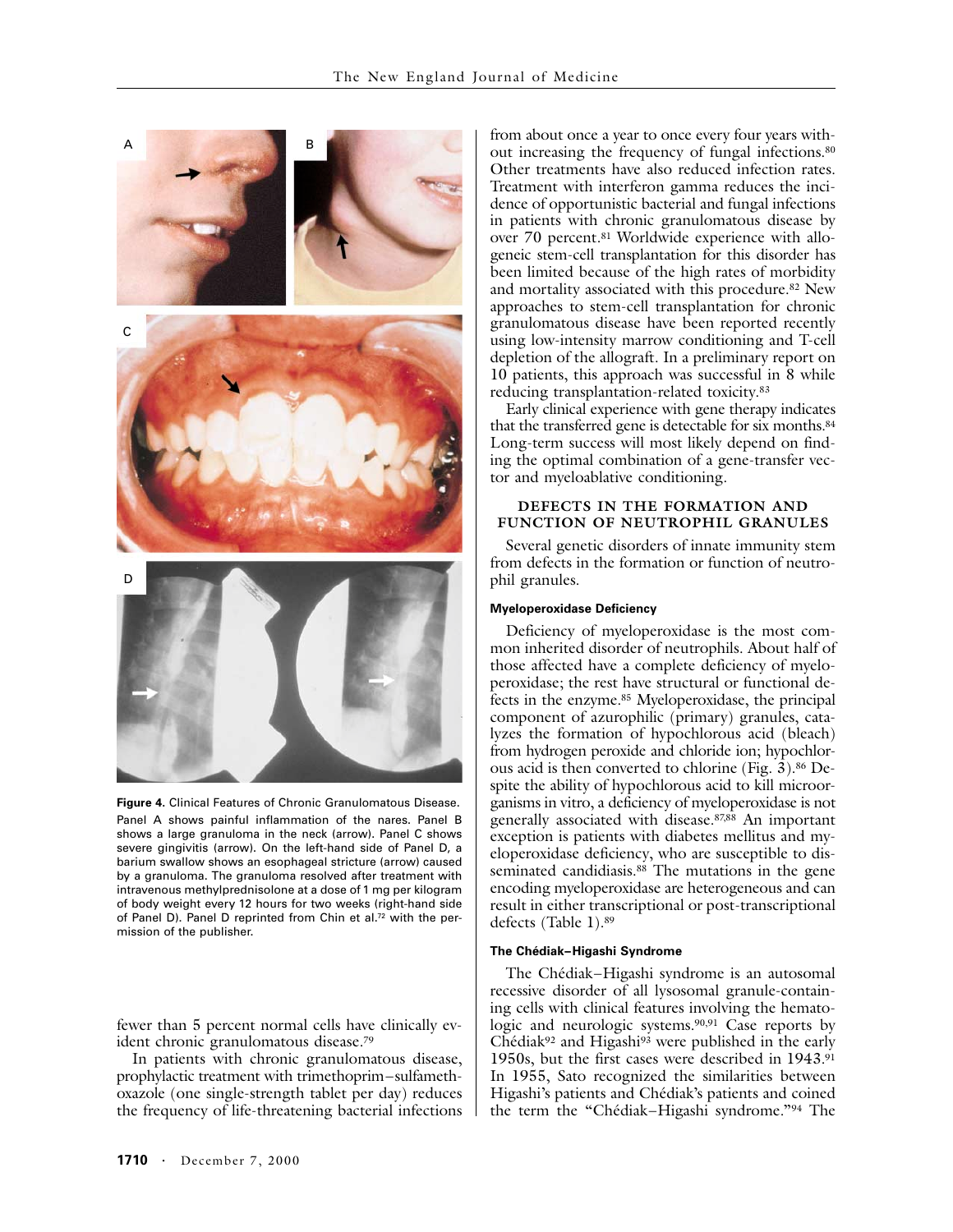



Panel A shows a peripheral-blood smear from a normal subject (Wright–Giemsa, ×960). Panel B shows a peripheral-blood smear from a patient with the Chédiak–Higashi syndrome (Wright–Giemsa, ×960) in which there are large perinuclear granules. Panel C shows a peripheral-blood smear from a patient with neutrophil-specific granule deficiency in which the cytoplasm is pale (hyaline), no neutrophil-specific granules are present, and nuclei are notched and hyposegmented (Wright–Giemsa, ×960). Panel D shows the results of the nitroblue tetrazolium test in normal neutrophils: phagocytosis results in dark-blue staining of the cytoplasm (×960). Panel E shows the results of the nitroblue tetrazolium test in neutrophils from a patient with chronic granulomatous disease: there is no phagocytosis and thus no dark-blue cytoplasmic staining (×960). The left-hand side of Panel F shows a hair from a patient with the Chédiak–Higashi syndrome in which giant granules (arrows) are present, and the right-hand side of Panel F shows a hair from a normal subject  $(x450)$ .

clinical features of the Chédiak–Higashi syndrome include recurrent bacterial infections, especially of *S. aureus* and beta-hemolytic streptococcus; peripheral nerve defects (nystagmus and neuropathy); mild mental retardation; partial ocular and cutaneous albinism; platelet dysfunction with easy bruising; and severe periodontal disease.90,95 Patients have a mild neutropenia and normal immunoglobulin levels.90 All cells containing lysosomes have giant granules (Fig. 5B). In neutrophils, the large granules result from the abnormal fusion of primary (azurophilic) granules with secondary (specific) granules,<sup>96,97</sup> and the fusion of the giant granules with phagosomes is delayed,

contributing to the impaired immunity.90,98 Hair also has giant inclusions (Fig. 5F).

The mutated gene in the Chédiak–Higashi syndrome, *LYST,* encodes a cytoplasmic protein involved in vacuolar formation, function, and transport of proteins.99,100 The neutrophils of patients with the Chédiak–Higashi syndrome fail to orient themselves correctly during chemotaxis as a result of a defect in the assembly of microtubules.101,102 The neutrophils also lack the granule proteins elastase and cathepsin G.103 The response to infection is a blunted neutrophilia and delayed diapedesis.90

In approximately 85 percent of patients with the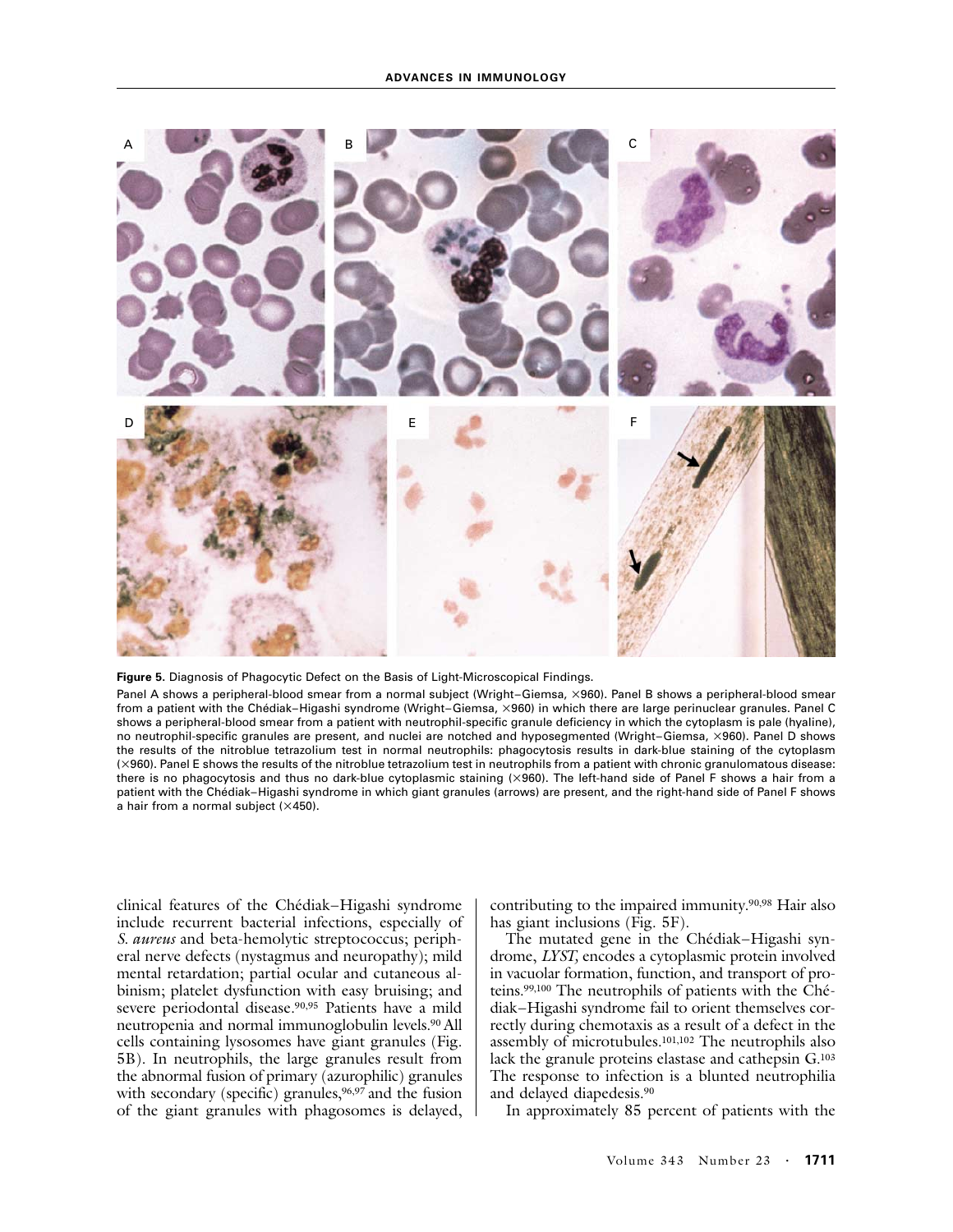Chédiak–Higashi syndrome, the disease culminates in an often fatal infiltration of tissue by nonmalignant CD8+ T cells and macrophages, which requires therapy with lympholytic agents.<sup>90</sup> In patients who live until their late 20s, a striking peripheral neuropathy develops, which may be related to abnormal axonal transport as a result of the defect in microtubules. These patients become wheelchair-bound and usually die of infection in their early 30s.

### **Neutrophil-Specific Granule Deficiency**

Neutrophil-specific granule deficiency is a rare but important disorder characterized by recurrent, severe infections with *S. aureus, S. epidermidis,* and enteric bacteria, primarily of the skin and lungs. The neutrophils of affected patients lack specific (secondary) granules, the granules that have an important role in inflammation.104-109 Neutrophils with a deficiency of specific granules do not migrate normally, and they have atypical nuclear morphology (Fig. 5C).<sup>105</sup> In addition, neutrophils lack the primary-granule defensins,<sup>103</sup> and a deficiency of eosinophil-specific granules has been described.110

Mice with an inactivated gene for the CCAAT/ enhancer binding protein (*C/EBPe*) have a phenotype that is similar to that of patients with neutrophil-specific granule deficiency.111-113 This protein is a member of the basic zipper family of transcription factors and is expressed nearly exclusively in myeloid-lineage cells. $114$ 

#### **CONCLUSIONS**

Congenital phagocytic defects must be included in the differential diagnosis of recurrent bacterial or fungal infections in a child or adult. The diagnosis is usually made during the first year of life, but leukocyte adhesion deficiency and chronic granulomatous disease may not be diagnosed until adulthood. The causative agents are often common commensal organisms of low pathogenicity, and certain microorganisms are associated with specific phagocytic defects. Infections with catalase-positive microorganisms are characteristic of chronic granulomatous disease, whereas infections with mycobacteria and other intracellular pathogens are typical of defects of the interferon-*g*–interleukin-12 axis. Severe candidiasis in patients with diabetes suggests a deficiency of myeloperoxidase.

In patients who are thought to have defects in phagocytes, examination of the peripheral-blood phagocytes is essential, and characteristic abnormalities can often be identified with the use of a few simple stains. Supportive treatment of infections must be aggressive and involve broad-spectrum antibiotics and surgical drainage if necessary. Prophylactic treatment with interferon gamma is important in reducing the risk of infections in patients with chronic granulomatous disease and in some patients with defects of

the interferon- $\gamma$ –interleukin-12 axis. Treatment with granulocyte colony-stimulating factor is a promising approach for some patients with well-defined phagocytic defects. Since the clinical manifestations of infection are often blunted as a result of impaired inflammation, diagnosis of phagocytic deficiencies and early intervention to treat infectious complications can be lifesaving.

*We are indebted to Drs. Susan E. Dorman and Philip Murphy for their critical reading of the manuscript, to Dr. Steven Holland for providing tissue samples, and to Drs. Peter Bryant-Greenwood and Stephen Hewitt for technical expertise and analysis of tissue sections.*

#### **REFERENCES**

**1.** Gallin JI. Interferon- $\gamma$  in the management of chronic granulomatous disease. Rev Infect Dis 1991;13:973-8.

**2.** Dorman SE, Holland SM. Interferon-*g* and interleukin-12 pathway defects and human disease. Cytokine Growth Factor Rev 2000;11:321-33. **3.** Malech HL, Nauseef WM. Primary inherited defects in neutrophil func-

tion: etiology and treatment. Semin Hematol 1997;34:279-90.

**4.** Anderson DC, Schmalsteig FC, Finegold MJ, et al. The severe and moderate phenotypes of heritable Mac-1, LFA-1 deficiency: their quantitative definition and relation to leukocyte dysfunction and clinical features. J Infect Dis 1985;152:668-89.

**5.** Dale CD, Guerry D IV, Wewerka JR, Bull JM, Chusid MJ. Chronic neutropenia. Medicine (Baltimore) 1979;58:128-44.

**6.** Welte K, Dale D. Pathophysiology and treatment of severe chronic neutropenia. Ann Hematol 1996;72:158-65.

**7.** Welte K, Boxer LA. Severe chronic neutropenia: pathophysiology and therapy. Semin Hematol 1997;34:267-78.

**8.** Bernini JC. Diagnosis and management of chronic neutropenia during childhood. Pediatr Clin North Am 1996;43:773-92.

**9.** Brown PK. A fatal case of acute primary infectious pharyngitis with extreme leukopenia. Am Med 1902;3:649-51.

**10.** Roberts SR, Kracke RR. Agranulocytosis: report of a case. JAMA 1930;95:780-7.

**11.** Doan CA. The neutropenic state: its significance and therapeutic rationale. JAMA 1932;99:194-202.

**12.** Palmer SE, Stephens KB, Dale DC. Genetics, phenotype, and natural history of autosomal dominant cyclic hematopoiesis. Am J Med Genet 1996;66:413-22.

**13.** Horwitz M, Benson KF, Person RE, Aprikyan AG, Dale DC. Mutations in ELA2, encoding neutrophil elastase, define a 21-day biological clock in cyclic haematopoiesis. Nat Genet 1999;23:433-6.

**14.** Knight KR, Burdon JG, Cook L, Brenton S, Ayad M, Janus ED. The proteinase-antiproteinase theory of emphysema: a speculative analysis of recent advances into the pathogenesis of emphysema. Respirology 1997;2: 91-5.

**15.** Bode W, Mayer E Jr, Powers JC. Human leukocyte and porcine pancreatic elastase: X-ray crystal structures, mechanism, substrate specificity, and mechanism-based inhibitors. Biochemistry 1989;28:1951-63.

**16.** Belaaouaj A, McCarthy R, Baumann M, et al. Mice lacking neutrophil elastase reveal impaired host defense against gram negative bacterial sepsis. Nat Med 1998;4:615-8.

**17.** Haurie C, Dale DC, Mackey MC. Cyclic neutropenia and other periodic hematological disorders: a review of mechanisms and mathematical models. Blood 1998;92:2629-40.

**18.** Freedman MH. Safety of long-term administration of granulocyte colony-stimulating factor for severe chronic neutropenia. Curr Opin Hematol 1997;4:217-24.

**19.** Touw IP, Dong F. Severe congenital neutropenia terminating in acute myeloid leukemia: disease progression associated with mutations in the granulocyte-colony stimulating factor receptor gene. Leuk Res 1996;20: 629-31.

**20.** Smith OP, Hann IM, Chessells JM, Reeves BR, Milla P. Haematological abnormalities in Shwachman-Diamond syndrome. Br J Haematol 1996;94:279-84.

**21.** Dokal I, Rule S, Chen F, Potter M, Goldman J. Adult onset of acute myeloid leukaemia (M6) in patients with Shwachman-Diamond syndrome. Br J Haematol 1997;99:171-3.

**22.** Nathan DG, Orkin SH, eds. Nathan and Oski's hematology of infancy and childhood. 5th ed. Vol. 1. Philadelphia: W.B. Saunders, 1998:276-8.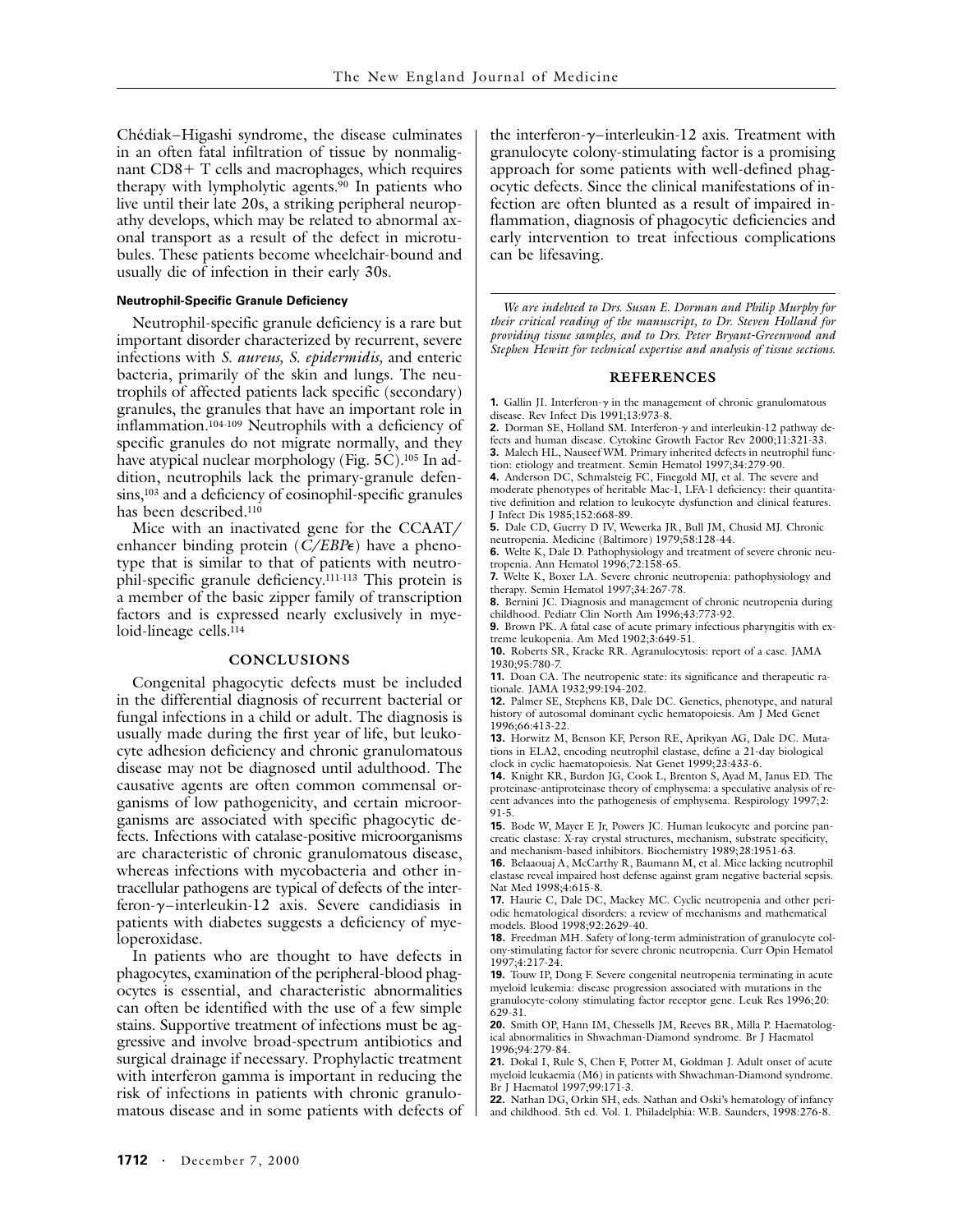**23.** Crowley CA, Curnutte JT, Rosin RE, et al. An inherited abnormality of neutrophil adhesion: its genetic transmission and its association with a missing protein. N Engl J Med 1980;302:1163-8.

**24.** Larson RS, Springer TA. Structure and function of leukocyte integrins. Immunol Rev 1990;114:181-217.

**25.** Etzioni A, Doerschuk CM, Harlan JM. Of man and mouse: leukocyte and endothelial adhesion molecule deficiencies. Blood 1999;94:3281-8.

**26.** Sanchez-Madrid F, Nagy JA, Robbins E, Simon P, Springer TA. A human leukocyte differentiation antigen family with distinct *a*-subunits and a common *b*-subunit: the lymphocyte function-associated antigen (LFA-1), the C3bi complement receptor (OKM1/Mac-1), and the p150,95 molecule. J Exp Med 1983;158:1785-803.

**27.** Rotrosen D, Gallin JI. Disorders of phagocyte function. Annu Rev Immunol 1987;5:127-50.

**28.** Brown E. Neutrophil adhesion and the therapy of inflammation. Semin Hematol 1997;34:319-26.

**29.** Gallin JI. Leukocyte adherence-related glycoproteins LFA-1, Mo1, and p150,95: a new group of monoclonal antibodies, a new disease, and a possible opportunity to understand the molecular basis of leukocyte adherence. J Infect Dis 1985;152:661-4.

**30.** Etzioni A, Frydman M, Pollack S, et al. Recurrent severe infections caused by a novel leukocyte adhesion deficiency. N Engl J Med 1992;327: 1789-92.

**31.** Phillips ML, Schwartz BR, Etzioni A, et al. Neutrophil adhesion in leukocyte adhesion deficiency syndrome type 2. J Clin Invest 1995;96: 2898-906.

**32.** Marquardt T, Brune T, Luhn K, et al. Leukocyte adhesion deficiency II syndrome, a generalized defect in fucose metabolism. J Pediatr 1999; 134:681-8.

**33.** McDowell G, Gahl WA. Inherited disorders of glycoprotein synthesis: cell biological insights. Proc Soc Exp Biol Med 1997;215:145-57.

**34.** Marquardt T, Luhn K, Srikrishna G, Freeze HH, Harms E, Vestweber D. Correction of leukocyte adhesion deficiency type II with oral fucose. Blood 1999;94:3976-85.

**35.** Ambruso DR, Knall C, Abell AN, et al. Human neutrophil immunodeficiency syndrome is associated with an inhibitory Rac2 mutation. Proc Natl Acad Sci U S A 2000;97:4654-9.

**36.** Rosenberg EB, Kanner SP, Schwartzman RJ, Colsky J. Systemic infection following BCG therapy. Arch Intern Med 1974;134:769-70.

**37.** Newport MJ, Huxley CM, Huston S, et al. A mutation in the interferon-*g*–receptor gene and susceptibility to mycobacterial infection. N Engl J Med 1996;335:1941-9.

**38.** Gallin JI, Farber JM, Holland SM, Nutman TB. Interferon-*g* in the management of infectious diseases. Ann Intern Med 1995;123:216-24.

**39.** Meyaard L, Hovenkamp E, Otto SA, Meidema F. IL-12-induced IL-10 production by human T cells as a negative feedback for IL-12-induced immune responses. J Immunol 1996;156:2776-82.

**40.** Gagro A, Gordon J. The interplay between T helper subset cytokines and IL-12 in directing human B lymphocyte differentiation. Eur J Immunol 1999;29:3369-79.

**41.** Jouanguy E, Altare F, Lanhamedi S, et al. Interferon-*g*–receptor deficiency in an infant with fatal bacille Calmette–Guérin infection. N Engl J Med 1996;335:1956-61.

**42.** Jouanguy E, Lamhamedi-Cherradi S, Altare F, et al. Partial interferon*g* receptor 1 deficiency in a child with tuberculoid bacillus Calmette-Guerin infection and a sibling with clinical tuberculosis. J Clin Invest 1997; 100:2658-64.

**43.** Jouanguy E, Lanhamedi-Cherradi S, Lammas D, et al. A human IFNGR1 small deletion hotspot associated with dominant susceptibility to mycobacterial infection. Nat Genet 1999;21:370-8.

**44.** Dorman SE, Holland SM. Mutation in the signal-transducing chain of the interferon-*g* receptor and susceptibility to mycobacterial infection. J Clin Invest 1998;101:2364-9.

**45.** Gately MK, Renzetti LM, Magram J, et al. The interleukin-12/interleukin-12-receptor system: role in normal and pathologic immune responses. Annu Rev Immunol 1998;16:495-521.

**46.** Altare F, Durandy A, Lammas D, et al. Impairment of mycobacterial immunity in human interleukin-12 receptor deficiency. Science 1998;280: 1432-5.

**47.** de Jong R, Altare F, Haagen IA, et al. Severe mycobacterial and Salmonella infections in interleukin-12 receptor-deficient patients. Science 1998;280:1435-8.

**48.** Altare F, Lammas D, Revy P, et al. Inherited interleukin 12 deficiency in a child with bacille Calmette-Guerin and Salmonella enteritidis disseminated infection. J Clin Invest 1998;102:2035-40.

**49.** Janeway CA, Craig J, Davidson M, Downey W, Gitlin D, Sullivan JC. Hypergammaglobulinemia associated with severe recurrent and chronic nonspecific infection. Am J Dis Child 1954;88:388-9. abstract.

**50.** Berendes H, Bridges RA, Good RA. A fatal granulomatosus of childhood: the clinical study of a new syndrome. Minn Med 1957;40:309-12.

**51.** Quie PG, White JG, Holmes B, Good RA. In vitro bactericidal capacity of human polymorphonuclear leukocytes: diminished activity in chronic granulomatous disease of childhood. J Clin Invest 1967;46:668-79.

**52.** Holmes B, Page AR, Good RA. Studies of the metabolic activity of leukocytes from patients with a genetic abnormality of phagocytic function. J Clin Invest 1967;46:1422-32.

**53.** Baehner RL, Nathan DG. Leukocyte oxidase: defective activity in chronic granulomatous disease. Science 1967;155:835-6.

**54.** Baehner RL, Karnovsky ML. Deficiency of reduced nicotinamideadenine dinucleotide oxidase in chronic granulomatous disease. Science 1968;162:1277-9.

**55.** Klebanoff SJ, White LR. Iodination defect in the leukocytes of a patient with chronic granulomatous disease of childhood. N Engl J Med 1969;280:460-6.

**56.** Baehner RL, Nathan DG. Quantitative nitroblue tetrazolium test in chronic granulomatous disease. N Engl J Med 1968;278:971-6.

**57.** Hamers MN, de Boer M, Meerhof LJ, Weening RS, Roos D. Complementation in monocyte hybrids revealing genetic heterogeneity in chronic granulomatous disease. Nature 1984;307:553-5.

**58.** Nunoi H, Rotrosen D, Gallin JI, Malech HL. Two forms of autosomal chronic granulomatous disease lack distinct neutrophil cytosol factors. Science 1988;242:1298-301.

**59.** Curnutte JT, Scott PJ, Mayo LA. Cytosolic components of the respiratory burst oxidase: resolution of four components, two of which are missing in complementing types of chronic granulomatous disease. Proc Natl Acad Sci U S A 1989;86:825-9.

**60.** Clark RA, Malech HL, Gallin JI, et al. Genetic variants of chronic granulomatous disease: prevalence of deficiencies of two cytosolic components of the NADPH oxidase system. N Engl J Med 1989;321:647-52.

**61.** Lomax KJ, Leto TL, Nunoi H, Gallin JI, Malech HL. Recombinant 47 kilodalton cytosol factor restores NADPH oxidase in chronic granulomatous disease. Science 1989;245:409-12. [Erratum, Science 1989;246:987.]

**62.** Leto TL, Lomax KJ, Volpp BD, et al. Cloning of a 67-kD neutrophil oxidase factor with similarity to a noncatalytic region of p60c-src. Science 1990;248:727-30.

**63.** Teahan C, Rowe P, Parker P, Totty N, Segal AW. The X-linked chronic granulomatous disease gene codes for the beta-chain of cytochrome b-245. Nature 1987;327:720-1.

**64.** Segal AW. Absence of both cytochrome b-245 subunits from neutrophils in X-linked chronic granulomatous disease. Nature 1987;326:88-91. **65.** Rotrosen D, Yeung CL, Leto TL, Malech HL, Kwong CH. Cyto-

chrome b558: the flavin-binding component of the phagocyte NADPH oxidase. Science 1992;256:1459-62.

**66.** Dinauer MC, Orkin SH, Brown R, Jesaitis AJ, Parkos CA. The glycoprotein encoded by the X-linked chronic granulomatous disease locus is a component of the neutrophil cytochrome b complex. Nature 1987;327: 717-20.

**67.** Royer-Pokora B, Kunkel LM, Monaco AP, et al. Cloning the gene for an inherited human disorder — chronic granulomatous disease — on the basis of its chromosomal location. Nature 1986;322:32-8.

**68.** Dinauer MC, Pierce EA, Bruns GA, Curnutte JT, Orkin SH. Human neutrophil cytochrome b light chain (p22-phox): gene structure, chromosomal location, and mutations in cytochrome-negative autosomal recessive chronic granulomatous disease. J Clin Invest 1990;86:1729-37.

**69.** Roos D, van Zwieten R, Wijnen JT, et al. Molecular basis and enzymatic properties of glucose 6-phosphate dehydrogenase volendam, leading to chronic nonspherocytic anemia, granulocyte dysfunction, and increased susceptibility to infections. Blood 1999;94:2955-62.

**70.** Winkelstein JA, Marino MC, Johnston RB Jr, et al. Chronic granulomatous disease: report on a national registry of 368 patients. Medicine (Baltimore) 2000;79:155-69.

**71.** Walther MM, Malech H, Berman A, et al. The urological manifestations of chronic granulomatous disease. J Urol 1992;147:1314-8.

**72.** Chin TW, Stiehm ER, Falloon J, Gallin JI. Corticosteroids in treatment of obstructive lesions of chronic granulomatous disease. J Pediatr 1987;111:349-52.

**73.** Vowells SJ, Sekhsaria S, Malech HL, Shalit M, Fleisher TA. Flow cytometric analysis of the granulocyte respiratory burst: a comparison study of fluorescent probes. J Immunol Methods 1995;178:89-97.

**74.** Jacob CM, Pastorino AC, Azevedo AM, et al. Mycobacterium bovis dissemination (BCG strain) among immunodeficient Brazilian infants. J Invest Allergol Clin Immunol 1996;6:202-6.

**75.** Donowitz GR, Mandell GL. Clinical presentation and unusual infections in chronic granulomatous disease. In: Gallin JI, Fauci AS, eds. Advances in host defense mechanisms. Vol. 3. Chronic granulomatous disease. New York: Raven Press, 1983:55-75.

**76.** Lamhamedi-Cherradi S, de Chastellier C, Casanova JL. Growth of Mycobacterium bovis, bacille Calmette-Guerin, within human monocytesmacrophages cultured in serum-free medium. J Immunol Methods 1999; 225:75-86.